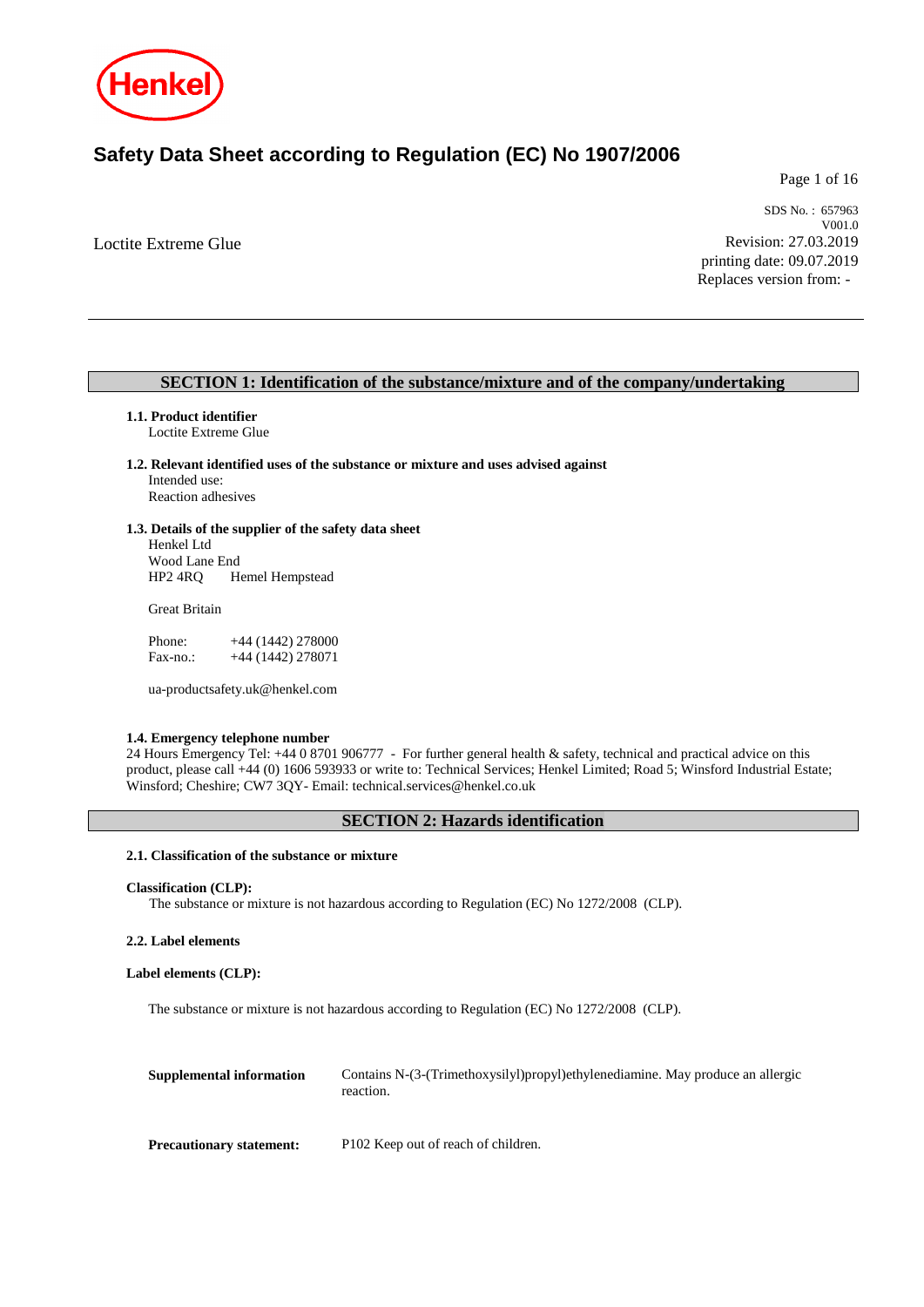#### **2.3. Other hazards**

Evolves methanol during cure.

Not fulfilling Persistent, Bioaccumulative and Toxic (PBT), very Persistent and very Bioaccumulative (vPvB) criteria.

# **SECTION 3: Composition/information on ingredients**

### **3.2. Mixtures**

**General chemical description:** Adhesive **Base substances of preparation:** Reaction product of : Silane & Polyole

#### **Declaration of the ingredients according to CLP (EC) No 1272/2008:**

| <b>Hazardous</b> components<br>CAS-No.                          | <b>EC Number</b><br><b>REACH-Reg No.</b> | content       | <b>Classification</b>                                                                    |
|-----------------------------------------------------------------|------------------------------------------|---------------|------------------------------------------------------------------------------------------|
| Benzene, C10-13-alkyl derivs.<br>67774-74-7                     | $267 - 051 - 0$<br>01-2119489372-31      | $10-20%$      | Asp. Tox. 1<br>H <sub>304</sub>                                                          |
| Trimethoxyvinylsilane<br>2768-02-7                              | 220-449-8<br>01-2119513215-52            | $1 - 5\%$     | Flam. Liq. 3<br>H <sub>226</sub><br>Acute Tox. 4<br>H332<br>STOT RE <sub>2</sub><br>H373 |
| $N-(3-$<br>(Trimethoxysilyl)propyl)ethylenediamine<br>1760-24-3 | 217-164-6<br>01-2119970215-39            | $0.1 - < 1\%$ | Skin Sens. 1; Dermal<br>H317<br>Eye Dam. 1<br>H318<br>Acute Tox. 4; Inhalation<br>H332   |

**For full text of the H - statements and other abbreviations see section 16 "Other information". Substances without classification may have community workplace exposure limits available.**

### **SECTION 4: First aid measures**

#### **4.1. Description of first aid measures**

General information:

In case of adverse health effects seek medical advice.

Inhalation:

Move to fresh air, consult doctor if complaint persists.

Skin contact:

Rinse with running water and soap. Apply replenishing cream. Change all contaminated clothing.

Eye contact: Rinse immediately with plenty of running water, seek medical advice if necessary.

Ingestion:

Rinse mouth and throat. Drink 1-2 glasses of water. Seek medical advice.

# **4.2. Most important symptoms and effects, both acute and delayed**

No data available.

**4.3. Indication of any immediate medical attention and special treatment needed** See section: Description of first aid measures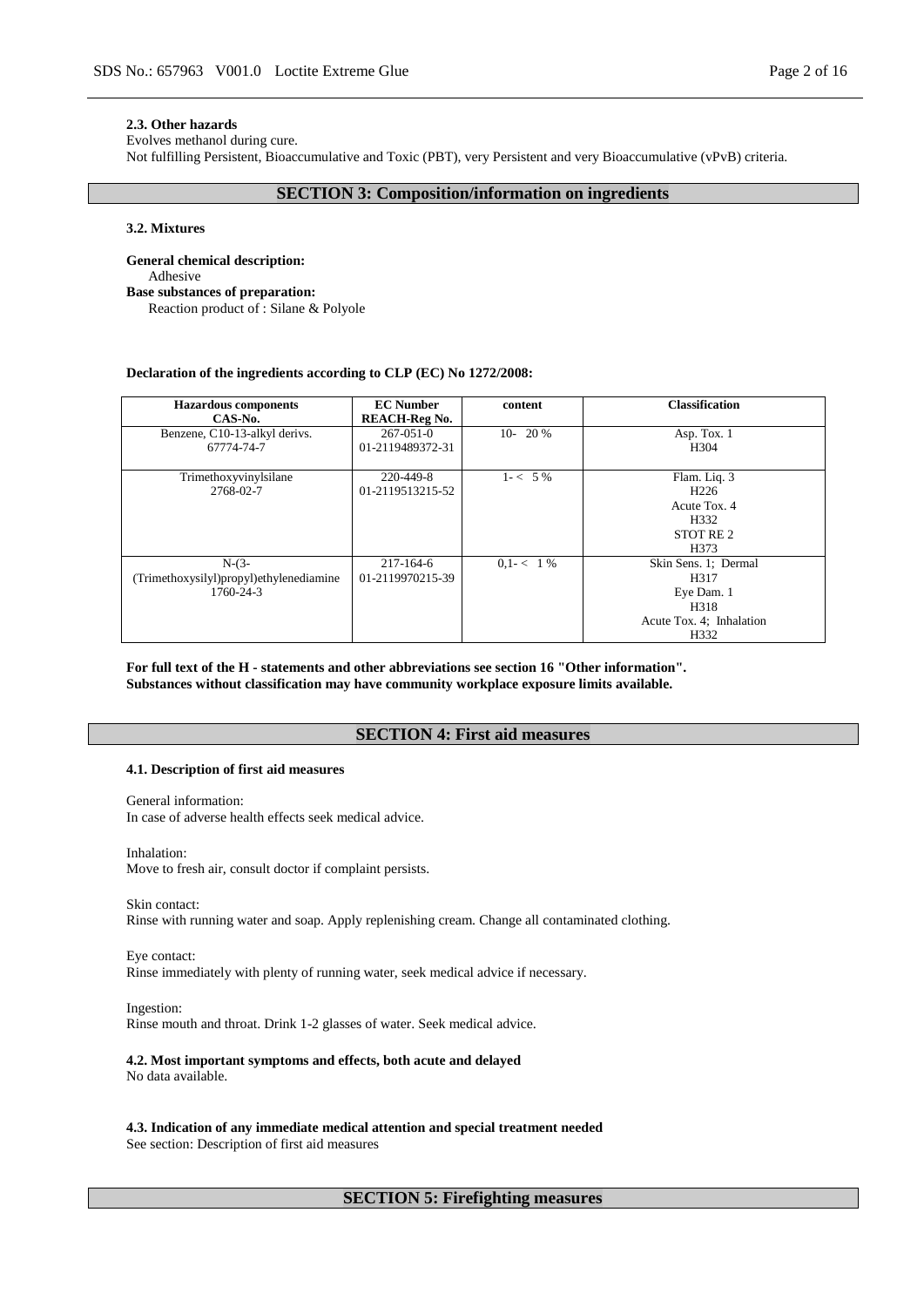# **5.1. Extinguishing media**

**Suitable extinguishing media:** carbon dioxide, foam, powder, water spray jet, fine water spray

**Extinguishing media which must not be used for safety reasons:**

High pressure waterjet

#### **5.2. Special hazards arising from the substance or mixture**

In the event of a fire, carbon monoxide (CO), carbon dioxide (CO2) and nitrogen oxides (NOx) can be released.

#### **5.3. Advice for firefighters**

Wear self-contained breathing apparatus. Wear protective equipment.

# **SECTION 6: Accidental release measures**

#### **6.1. Personal precautions, protective equipment and emergency procedures**

Wear protective equipment. Danger of slipping on spilled product. Ensure adequate ventilation. Avoid contact with skin and eyes.

#### **6.2. Environmental precautions**

Do not empty into drains / surface water / ground water.

### **6.3. Methods and material for containment and cleaning up**

Remove with liquid-absorbing material (sand, peat, sawdust). Dispose of contaminated material as waste according to Section 13.

#### **6.4. Reference to other sections**

See advice in section 8

# **SECTION 7: Handling and storage**

#### **7.1. Precautions for safe handling**

Ensure that workrooms are adequately ventilated. Avoid skin and eye contact.

#### Hygiene measures:

Wash hands before work breaks and after finishing work. Do not eat, drink or smoke while working.

#### **7.2. Conditions for safe storage, including any incompatibilities**

Temperatures between  $+ 5$  °C and  $+ 35$  °C Do not store together with food or other consumables (coffee, tea, tobacco, etc.).

### **7.3. Specific end use(s)**

Reaction adhesives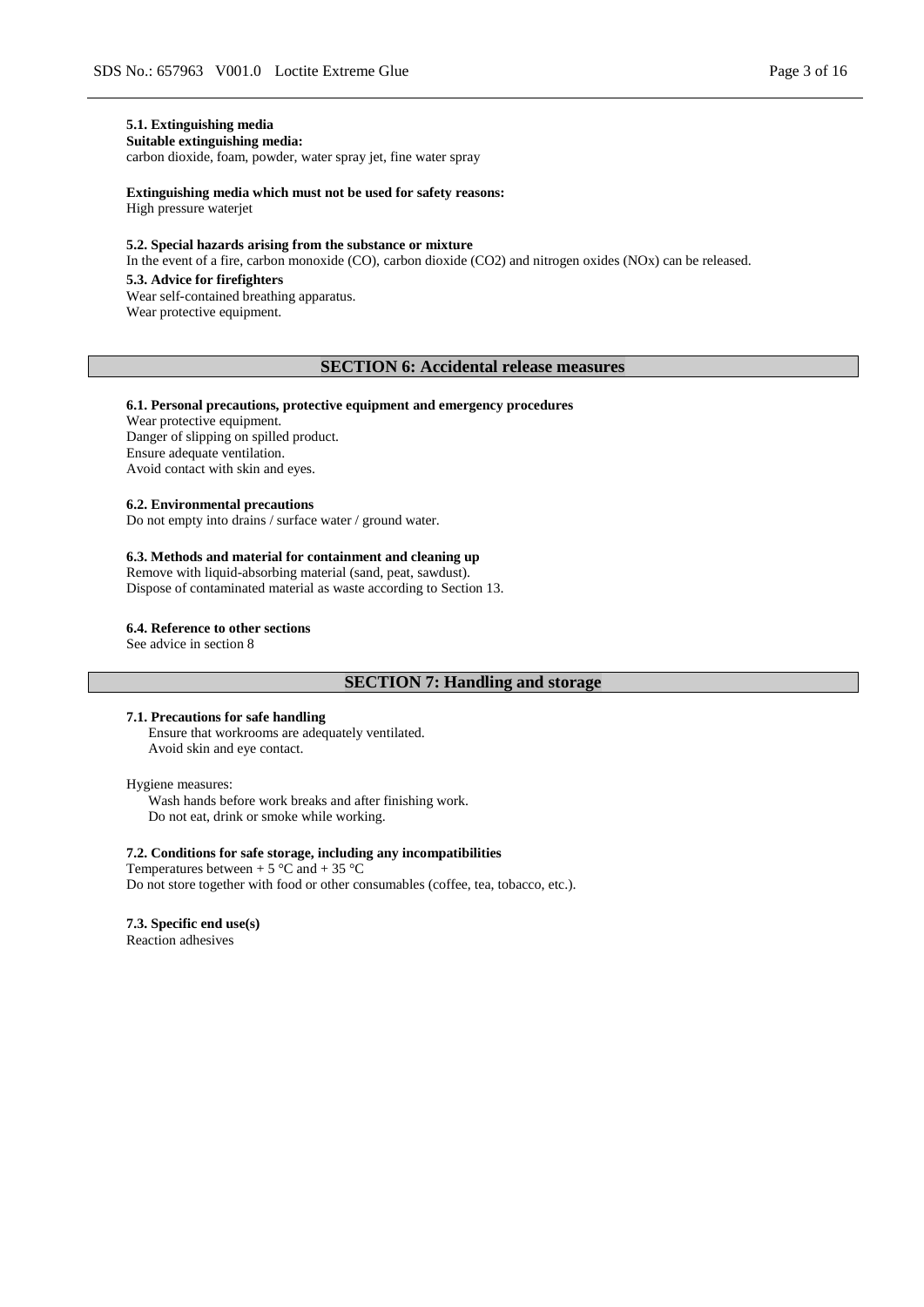# **SECTION 8: Exposure controls/personal protection**

# **8.1. Control parameters**

# **Occupational Exposure Limits**

# Valid for

Great Britain

| <b>Ingredient [Regulated substance]</b>                                         | ppm | mg/m <sup>3</sup> | Value type                           | Short term exposure limit            | <b>Regulatory list</b> |
|---------------------------------------------------------------------------------|-----|-------------------|--------------------------------------|--------------------------------------|------------------------|
|                                                                                 |     |                   |                                      | category / Remarks                   |                        |
| Silicon dioxide<br>112945-52-5<br>[SILICA, AMORPHOUS, INHALABLE<br><b>DUST</b>  |     | 6                 | Time Weighted Average<br>(TWA):      |                                      | EH40 WEL               |
| Silicon dioxide<br>112945-52-5<br>[SILICA, AMORPHOUS, RESPIRABLE<br><b>DUST</b> |     | 2,4               | Time Weighted Average<br>(TWA):      |                                      | EH40 WEL               |
| Methanol<br>$67 - 56 - 1$<br>[METHANOL]                                         | 250 | 333               | Short Term Exposure<br>Limit (STEL): |                                      | EH40 WEL               |
| Methanol<br>$67-56-1$<br>[METHANOL]                                             |     |                   | Skin designation:                    | Can be absorbed through the<br>skin. | EH40 WEL               |
| Methanol<br>$67-56-1$<br>[METHANOL]                                             | 200 | 266               | Time Weighted Average<br>(TWA):      |                                      | EH40 WEL               |
| Methanol<br>$67-56-1$<br>[METHANOL]                                             | 200 | 260               | Time Weighted Average<br>(TWA):      | Indicative                           | <b>ECTLV</b>           |

# **Occupational Exposure Limits**

# Valid for

Ireland

| <b>Ingredient [Regulated substance]</b> | ppm | mg/m <sup>3</sup> | Value type            | Short term exposure limit<br>category / Remarks | <b>Regulatory list</b> |
|-----------------------------------------|-----|-------------------|-----------------------|-------------------------------------------------|------------------------|
| Silicon dioxide                         |     | 6                 | Time Weighted Average |                                                 | IR OEL                 |
| 112945-52-5                             |     |                   | (TWA):                |                                                 |                        |
| [SILICA, AMORPHOUS, TOTAL               |     |                   |                       |                                                 |                        |
| <b>INHALABLE DUST]</b>                  |     |                   |                       |                                                 |                        |
| Silicon dioxide                         |     | 2,4               | Time Weighted Average |                                                 | IR OEL                 |
| 112945-52-5                             |     |                   | (TWA):                |                                                 |                        |
| [SILICA, AMORPHOUS, RESPIRABLE          |     |                   |                       |                                                 |                        |
| <b>DUST</b>                             |     |                   |                       |                                                 |                        |
| Methanol                                | 200 | 260               | Time Weighted Average | <b>Indicative OELV</b>                          | IR OEL                 |
| $67-56-1$                               |     |                   | (TWA):                |                                                 |                        |
| [METHANOL]                              |     |                   |                       |                                                 |                        |
| Methanol                                |     |                   | Skin designation:     | Can be absorbed through the                     | IR OEL                 |
| $67-56-1$                               |     |                   |                       | skin.                                           |                        |
| [METHANOL]                              |     |                   |                       |                                                 |                        |
| Methanol                                | 200 | 260               | Time Weighted Average | Indicative                                      | <b>ECTLV</b>           |
| $67-56-1$                               |     |                   | (TWA):                |                                                 |                        |
| [METHANOL]                              |     |                   |                       |                                                 |                        |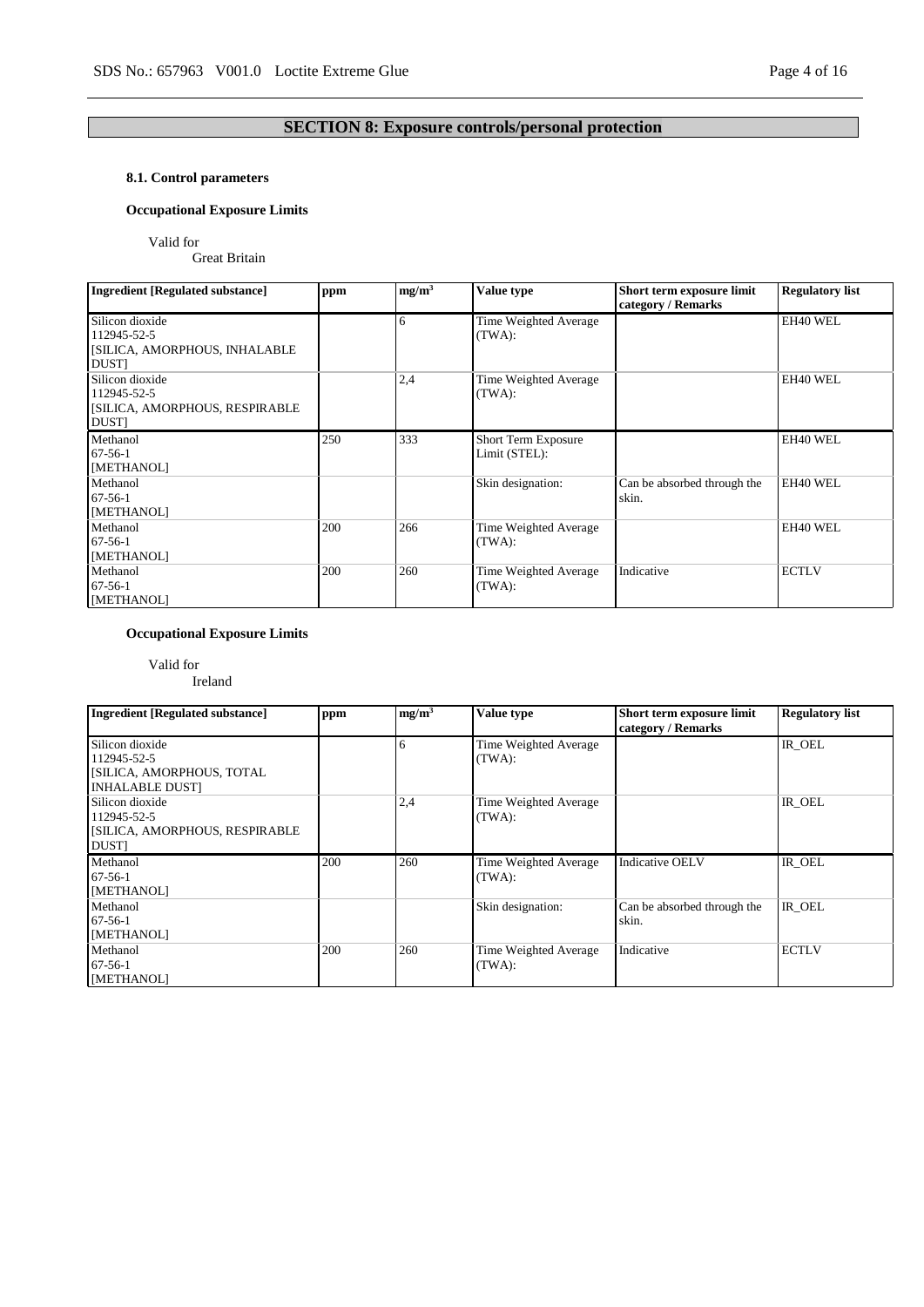# **Predicted No-Effect Concentration (PNEC):**

| Name on list                                                    | <b>Environmental</b> Exposure<br>Compartment | period | <b>Value</b>           |     |                         |        | <b>Remarks</b> |
|-----------------------------------------------------------------|----------------------------------------------|--------|------------------------|-----|-------------------------|--------|----------------|
|                                                                 |                                              |        | mg/l                   | ppm | mg/kg                   | others |                |
| Benzene, C10-13-alkyl derivs.<br>67774-74-7                     | aqua<br>(freshwater)                         |        | $0,001$ mg/l           |     |                         |        |                |
| Benzene, C10-13-alkyl derivs.<br>67774-74-7                     | aqua (marine<br>water)                       |        | $0 \text{ mg}/1$       |     |                         |        |                |
| Benzene, C10-13-alkyl derivs.<br>67774-74-7                     | sewage<br>treatment plant<br>(STP)           |        | $14,2 \,\mathrm{mg}/l$ |     |                         |        |                |
| Benzene, C10-13-alkyl derivs.<br>67774-74-7                     | sediment<br>(freshwater)                     |        |                        |     | $1,65$ mg/kg            |        |                |
| Benzene, C10-13-alkyl derivs.<br>67774-74-7                     | sediment<br>(marine water)                   |        |                        |     | 0,165<br>mg/kg          |        |                |
| Benzene, C10-13-alkyl derivs.<br>67774-74-7                     | Soil                                         |        |                        |     | 0,329<br>mg/kg          |        |                |
| Trimethoxyvinylsilane<br>2768-02-7                              | aqua<br>(freshwater)                         |        | $0.4$ mg/l             |     |                         |        |                |
| Trimethoxyvinylsilane<br>2768-02-7                              | aqua (marine<br>water)                       |        | $0,04 \text{ mg}/1$    |     |                         |        |                |
| Trimethoxyvinylsilane<br>2768-02-7                              | aqua<br><i>(intermittent</i><br>releases)    |        | $2.4$ mg/l             |     |                         |        |                |
| Trimethoxyvinylsilane<br>2768-02-7                              | sewage<br>treatment plant<br>(STP)           |        | $6,6$ mg/l             |     |                         |        |                |
| Trimethoxyvinylsilane<br>2768-02-7                              | sediment<br>(freshwater)                     |        |                        |     | $1,5$ mg/kg             |        |                |
| Trimethoxyvinylsilane<br>2768-02-7                              | sediment<br>(marine water)                   |        |                        |     | $0,15$ mg/kg            |        |                |
| Trimethoxyvinylsilane<br>2768-02-7                              | Soil                                         |        |                        |     | $\overline{0,06}$ mg/kg |        |                |
| $N-(3-$<br>(Trimethoxysilyl)propyl)ethylenediamine<br>1760-24-3 | aqua<br>(freshwater)                         |        | $0,062$ mg/l           |     |                         |        |                |
| $N-(3-$<br>(Trimethoxysilyl)propyl)ethylenediamine<br>1760-24-3 | aqua (marine<br>water)                       |        | 0.0062<br>mg/1         |     |                         |        |                |
| $N-(3-$<br>(Trimethoxysilyl)propyl)ethylenediamine<br>1760-24-3 | aqua<br><i>(intermittent)</i><br>releases)   |        | $0,62 \text{ mg}/1$    |     |                         |        |                |
| $N-(3-$<br>(Trimethoxysilyl)propyl)ethylenediamine<br>1760-24-3 | sediment<br>(freshwater)                     |        |                        |     | $0,22$ mg/kg            |        |                |
| $N-(3-$<br>(Trimethoxysilyl)propyl)ethylenediamine<br>1760-24-3 | sediment<br>(marine water)                   |        |                        |     | 0.022<br>mg/kg          |        |                |
| $N-(3-$<br>(Trimethoxysilyl)propyl)ethylenediamine<br>1760-24-3 | Soil                                         |        |                        |     | 0,0085<br>mg/kg         |        |                |
| $N-(3-$<br>(Trimethoxysilyl)propyl)ethylenediamine<br>1760-24-3 | sewage<br>treatment plant<br>(STP)           |        | $25$ mg/l              |     |                         |        |                |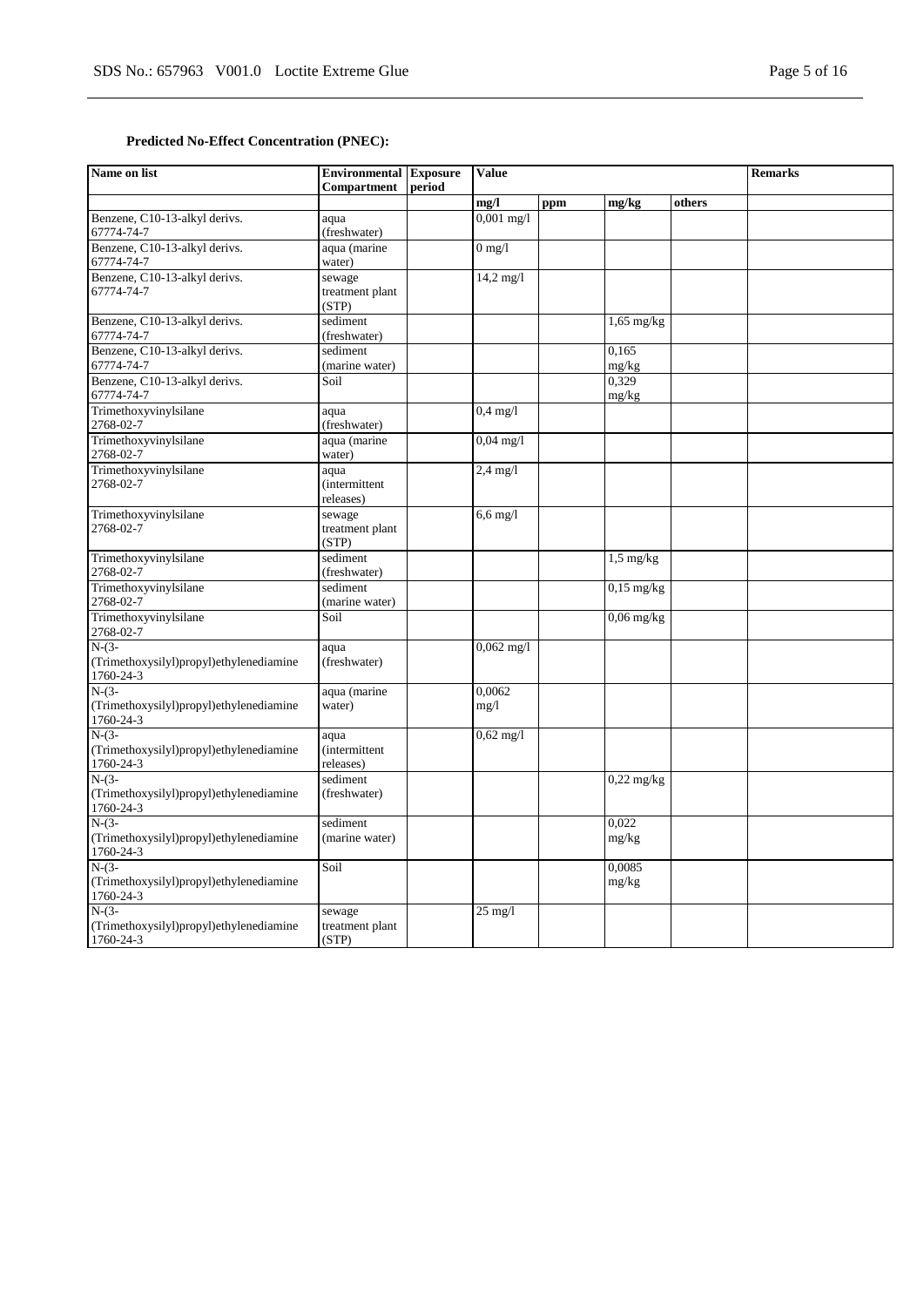# **Derived No-Effect Level (DNEL):**

| Name on list                                         | <b>Application</b><br>Area | Route of<br><b>Exposure</b> | <b>Health Effect</b>           | <b>Exposure</b><br><b>Time</b> | <b>Value</b>        | <b>Remarks</b> |
|------------------------------------------------------|----------------------------|-----------------------------|--------------------------------|--------------------------------|---------------------|----------------|
| Benzene, C10-13-alkyl derivs.                        | Workers                    | dermal                      | Long term                      |                                | $9,6$ mg/kg         |                |
| 67774-74-7                                           |                            |                             | exposure -                     |                                |                     |                |
|                                                      |                            |                             | systemic effects               |                                |                     |                |
| Benzene, C10-13-alkyl derivs.                        | Workers                    | inhalation                  | Long term                      |                                | $7 \text{ mg/m}$    |                |
| 67774-74-7                                           |                            |                             | exposure -                     |                                |                     |                |
|                                                      |                            |                             | systemic effects               |                                |                     |                |
| Benzene, C10-13-alkyl derivs.                        | Workers                    | inhalation                  | Long term                      |                                | $7$ mg/m $3$        |                |
| 67774-74-7                                           |                            |                             | exposure - local               |                                |                     |                |
|                                                      |                            |                             | effects                        |                                |                     |                |
| Benzene, C10-13-alkyl derivs.                        | General                    | dermal                      | Long term                      |                                | $4,8$ mg/kg         |                |
| 67774-74-7                                           | population                 |                             | exposure -                     |                                |                     |                |
|                                                      |                            |                             | systemic effects               |                                |                     |                |
| Benzene, C10-13-alkyl derivs.<br>67774-74-7          | General                    | inhalation                  | Long term<br>exposure -        |                                | $1,8$ mg/m $3$      |                |
|                                                      | population                 |                             | systemic effects               |                                |                     |                |
| Benzene, C10-13-alkyl derivs.                        | General                    | oral                        | Long term                      |                                | $0.5$ mg/kg         |                |
| 67774-74-7                                           | population                 |                             | exposure -                     |                                |                     |                |
|                                                      |                            |                             | systemic effects               |                                |                     |                |
| Benzene, C10-13-alkyl derivs.                        | General                    | inhalation                  | Long term                      |                                | $1,8$ mg/m $3$      |                |
| 67774-74-7                                           | population                 |                             | exposure - local               |                                |                     |                |
|                                                      |                            |                             | effects                        |                                |                     |                |
| Trimethoxyvinylsilane                                | Workers                    | dermal                      | Long term                      |                                | $0,2$ mg/kg         |                |
| 2768-02-7                                            |                            |                             | exposure -                     |                                |                     |                |
|                                                      |                            |                             | systemic effects               |                                |                     |                |
| Trimethoxyvinylsilane                                | Workers                    | Inhalation                  | Long term                      |                                | $2,6$ mg/m $3$      |                |
| 2768-02-7                                            |                            |                             | exposure -                     |                                |                     |                |
|                                                      |                            |                             | systemic effects               |                                |                     |                |
| Trimethoxyvinylsilane                                | General                    | dermal                      | Acute/short term               |                                | $0,1$ mg/kg         |                |
| 2768-02-7                                            | population                 |                             | exposure -                     |                                |                     |                |
|                                                      |                            |                             | systemic effects               |                                |                     |                |
| Trimethoxyvinylsilane                                | General                    | Inhalation                  | Acute/short term               |                                | $0.7$ mg/m $3$      |                |
| 2768-02-7                                            | population                 |                             | exposure -                     |                                |                     |                |
|                                                      |                            |                             | systemic effects               |                                |                     |                |
| Trimethoxyvinylsilane<br>2768-02-7                   | General<br>population      | dermal                      | Long term<br>exposure -        |                                | $0,1$ mg/kg         |                |
|                                                      |                            |                             | systemic effects               |                                |                     |                |
| Trimethoxyvinylsilane                                | General                    | Inhalation                  | Long term                      |                                | $0,7$ mg/m $3$      |                |
| 2768-02-7                                            | population                 |                             | exposure -                     |                                |                     |                |
|                                                      |                            |                             | systemic effects               |                                |                     |                |
| Trimethoxyvinylsilane                                | General                    | oral                        | Long term                      |                                | $0,1$ mg/kg         |                |
| 2768-02-7                                            | population                 |                             | exposure -                     |                                |                     |                |
|                                                      |                            |                             | systemic effects               |                                |                     |                |
| Trimethoxyvinylsilane                                | Workers                    | dermal                      | Acute/short term               |                                | $0,2$ mg/kg         |                |
| 2768-02-7                                            |                            |                             | exposure -                     |                                |                     |                |
|                                                      |                            |                             | systemic effects               |                                |                     |                |
| Trimethoxyvinylsilane                                | Workers                    | Inhalation                  | Acute/short term               |                                | $2,6$ mg/m $3$      |                |
| 2768-02-7                                            |                            |                             | exposure -                     |                                |                     |                |
|                                                      |                            |                             | systemic effects               |                                |                     |                |
| $N-(3-$                                              | Workers                    | inhalation                  | Long term                      |                                | $35,3$ mg/m $3$     |                |
| (Trimethoxysilyl)propyl)ethylenediamine<br>1760-24-3 |                            |                             | exposure -<br>systemic effects |                                |                     |                |
| $N-(3-$                                              | Workers                    | dermal                      | Long term                      |                                | $5 \text{ mg/kg}$   |                |
| (Trimethoxysilyl)propyl)ethylenediamine              |                            |                             | exposure -                     |                                |                     |                |
| 1760-24-3                                            |                            |                             | systemic effects               |                                |                     |                |
| $N-(3-$                                              | Workers                    | dermal                      | Acute/short term               |                                | $5 \text{ mg/kg}$   |                |
| (Trimethoxysilyl)propyl)ethylenediamine              |                            |                             | exposure -                     |                                |                     |                |
| 1760-24-3                                            |                            |                             | systemic effects               |                                |                     |                |
| $N-(3-$                                              | General                    | inhalation                  | Long term                      |                                | $8,7$ mg/m $3$      |                |
| (Trimethoxysilyl)propyl)ethylenediamine              | population                 |                             | exposure -                     |                                |                     |                |
| 1760-24-3                                            |                            |                             | systemic effects               |                                |                     |                |
| $N-(3-$                                              | General                    | dermal                      | Long term                      |                                | $2.5 \text{ mg/kg}$ |                |
| (Trimethoxysilyl)propyl)ethylenediamine              | population                 |                             | exposure -                     |                                |                     |                |
| 1760-24-3                                            |                            |                             | systemic effects               |                                |                     |                |
| $N-(3-$                                              | General                    | oral                        | Long term                      |                                | $2,5$ mg/kg         |                |
| (Trimethoxysilyl)propyl)ethylenediamine              | population                 |                             | exposure -                     |                                |                     |                |
| 1760-24-3                                            |                            |                             | systemic effects               |                                |                     |                |
| $N-(3-$<br>(Trimethoxysilyl)propyl)ethylenediamine   | General                    | dermal                      | Acute/short term<br>exposure - |                                | $17 \text{ mg/kg}$  |                |
| 1760-24-3                                            | population                 |                             | systemic effects               |                                |                     |                |
|                                                      |                            |                             |                                |                                |                     |                |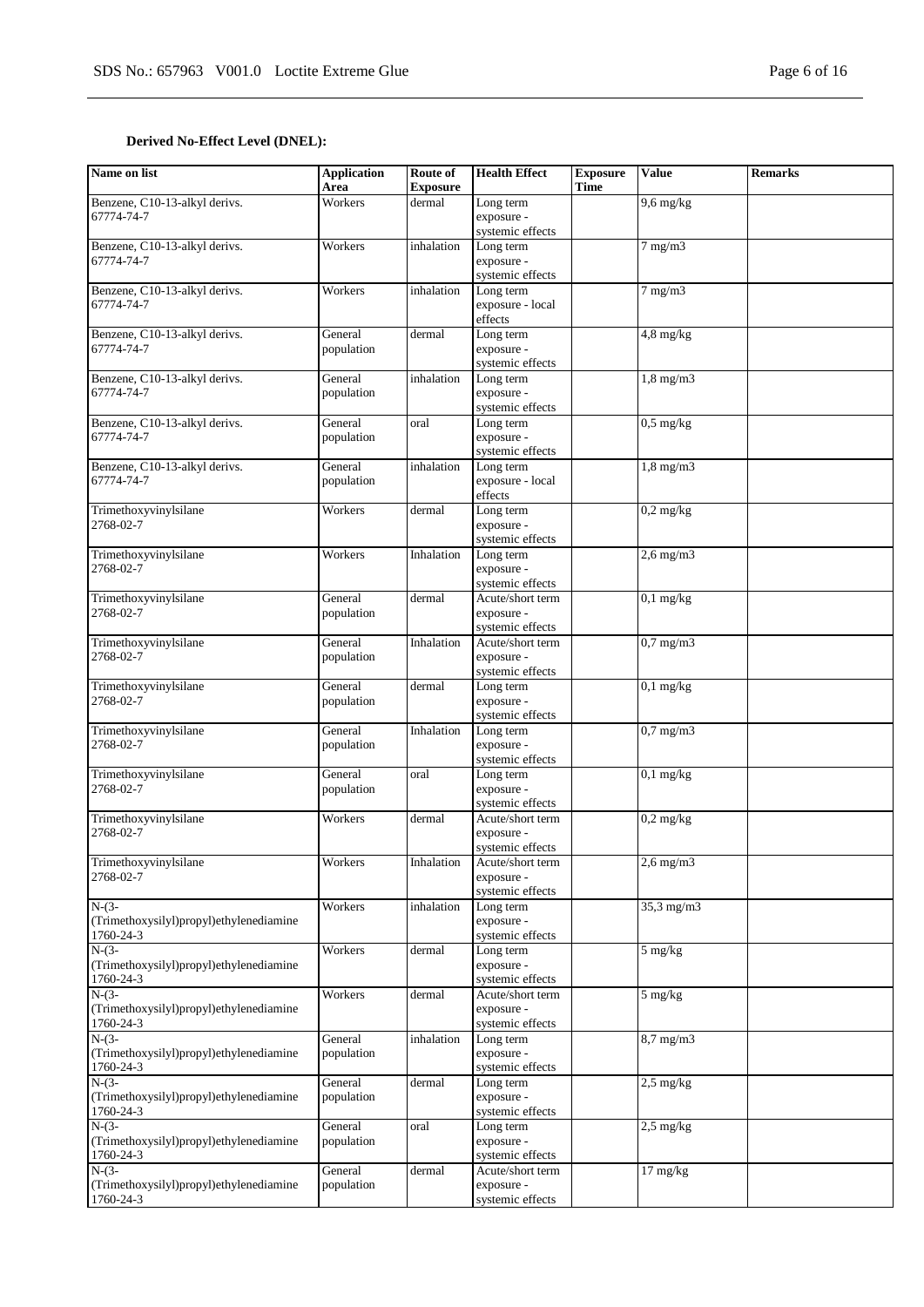**Biological Exposure Indices:**

None

#### **8.2. Exposure controls:**

Respiratory protection: Suitable breathing mask when there is inadequate ventilation. Filter : AX (EN 14387) This recommendation should be matched to local conditions.

Hand protection:

Recommended are gloves made from Nitril rubber ( Material thickness >0,1 mm, Perforation time < 30s).Gloves should be replaced after each short time contact or contamination. Available at laboratory specialized trade or at pharmacies / chemist's shops.

Eye protection: Goggles which can be tightly sealed.

# **SECTION 9: Physical and chemical properties**

# **9.1. Information on basic physical and chemical properties**

| 2.1. ниот тайон он баяс рнузкаг ана сиснисаг ргорсгисэ        |                                    |
|---------------------------------------------------------------|------------------------------------|
| Appearance                                                    | liquid                             |
|                                                               | high viscosity                     |
|                                                               | transparent                        |
| Odor                                                          | mild                               |
| Odour threshold                                               | No data available / Not applicable |
|                                                               |                                    |
| pH                                                            | No data available / Not applicable |
| Melting point                                                 | No data available / Not applicable |
| Solidification temperature                                    | No data available / Not applicable |
| Initial boiling point                                         | 20 - 55 °C (68 - 131 °F)           |
| Flash point                                                   | 66,0 °C (150.8 °F); no method      |
| <b>Evaporation</b> rate                                       | No data available / Not applicable |
| Flammability                                                  | No data available / Not applicable |
| <b>Explosive limits</b>                                       | No data available / Not applicable |
| Vapour pressure                                               | No data available / Not applicable |
| Relative vapour density:                                      | No data available / Not applicable |
| Density                                                       | $1,10 - 1,16$ g/cm3                |
| (20 °C (68 °F))                                               |                                    |
| Bulk density                                                  | No data available / Not applicable |
| Solubility                                                    | No data available / Not applicable |
| Solubility (qualitative)                                      | Insoluble                          |
| $(20 °C (68 °F))$ ; Solvent: Water)                           |                                    |
| Partition coefficient: n-octanol/water                        | No data available / Not applicable |
| Auto-ignition temperature                                     | No data available / Not applicable |
| Decomposition temperature                                     | No data available / Not applicable |
| Viscosity                                                     | 5.000 - 15.000 mPa.s               |
| (Brookfield; 40 $\degree$ C (104 $\degree$ F); Conc.: 10 ppm) |                                    |
| Viscosity (kinematic)                                         | No data available / Not applicable |
| Explosive properties                                          | No data available / Not applicable |
| Oxidising properties                                          | No data available / Not applicable |
|                                                               |                                    |

# **9.2. Other information**

No data available / Not applicable

# **SECTION 10: Stability and reactivity**

#### **10.1. Reactivity**

None if used for intended purpose.

**10.2. Chemical stability**

Stable under recommended storage conditions.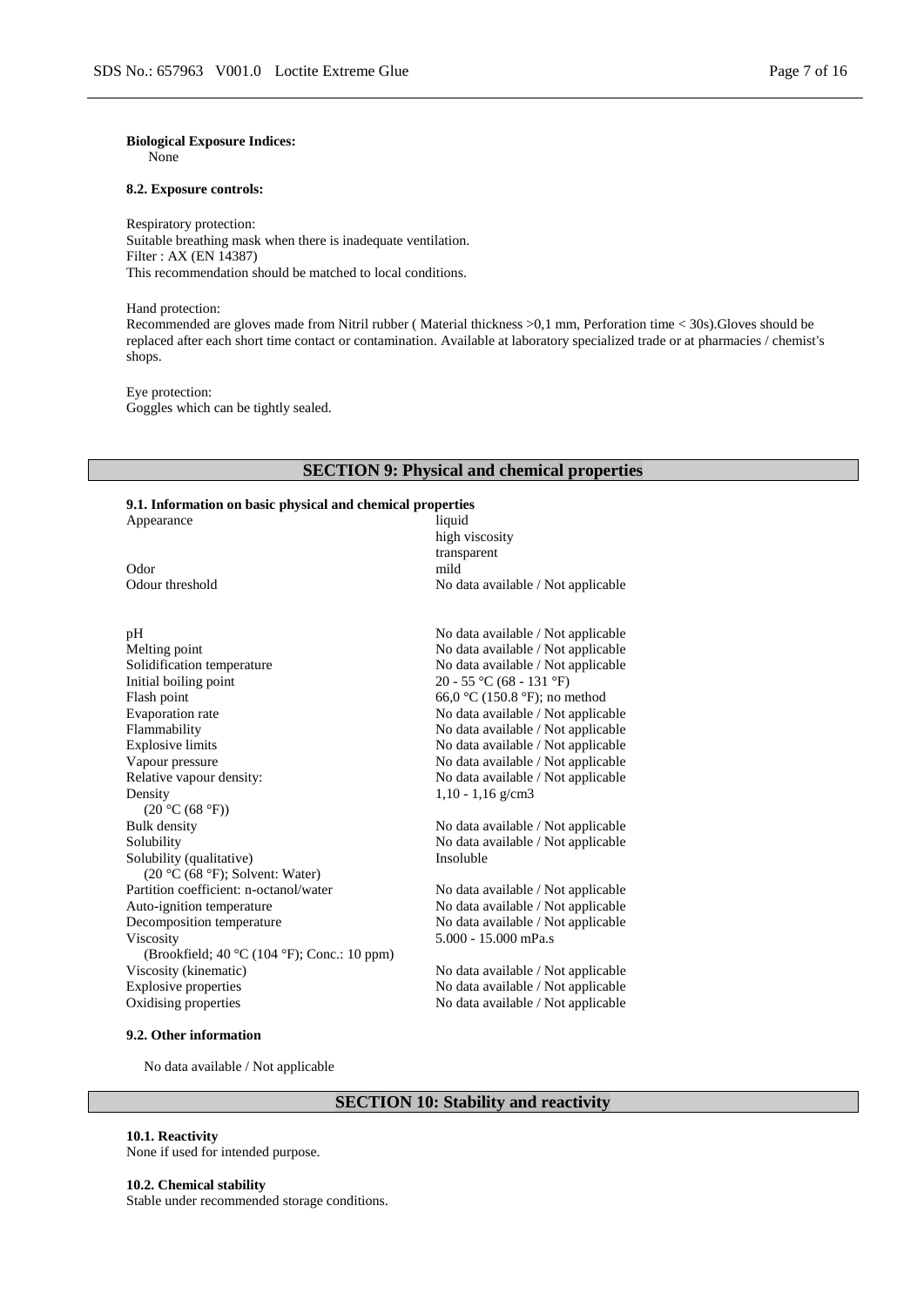#### **10.3. Possibility of hazardous reactions**

See section reactivity

#### **10.4. Conditions to avoid**

None if used for intended purpose.

#### **10.5. Incompatible materials** None if used properly.

# **10.6. Hazardous decomposition products**

Evolves methanol during cure.

# **SECTION 11: Toxicological information**

#### **General toxicological information:**

An allergic reaction cannot be excluded after repeated skin contact.

#### **11.1. Information on toxicological effects**

#### **Acute oral toxicity:**

The mixture is classified based on calculation method referring to the classified substances present in the mixture.

| Hazardous substances      | Value | Value                 | <b>Species</b> | <b>Method</b>                                   |
|---------------------------|-------|-----------------------|----------------|-------------------------------------------------|
| CAS-No.                   | type  |                       |                |                                                 |
| Benzene, C10-13-alkyl     | LD50  | $> 5.000$ mg/kg       | rat            | OECD Guideline 401 (Acute Oral Toxicity)        |
| derivs.                   |       |                       |                |                                                 |
| 67774-74-7                |       |                       |                |                                                 |
| Trimethoxyvinylsilane     | LD50  | $7.120 \text{ mg/kg}$ | rat            | <b>OECD</b> Guideline 401 (Acute Oral Toxicity) |
| 2768-02-7                 |       |                       |                |                                                 |
| $N-(3-$                   | LD50  | $2.295$ mg/kg         | rat            | EPA OPPTS 870.1100 (Acute Oral Toxicity)        |
| (Trimethoxysilyl)propyl)e |       |                       |                |                                                 |
| thylenediamine            |       |                       |                |                                                 |
| $1760 - 24 - 3$           |       |                       |                |                                                 |

#### **Acute dermal toxicity:**

The mixture is classified based on calculation method referring to the classified substances present in the mixture.

| <b>Hazardous substances</b> | <b>Value</b> | Value           | <b>Species</b> | <b>Method</b>                                     |
|-----------------------------|--------------|-----------------|----------------|---------------------------------------------------|
| CAS-No.                     | type         |                 |                |                                                   |
| Benzene, C10-13-alkyl       | LD50         | $>$ 2.000 mg/kg | rat            | <b>OECD</b> Guideline 402 (Acute Dermal Toxicity) |
| derivs.                     |              |                 |                |                                                   |
| 67774-74-7                  |              |                 |                |                                                   |
| Trimethoxyvinylsilane       | LD50         | $3.540$ mg/kg   | rabbit         | not specified                                     |
| 2768-02-7                   |              |                 |                |                                                   |
| $N-(3-$                     | LD50         | $>$ 2.000 mg/kg | rat            | EPA OPPTS 870.1200 (Acute Dermal Toxicity)        |
| (Trimethoxysilyl)propyl)e   |              |                 |                |                                                   |
| thylenediamine              |              |                 |                |                                                   |
| 1760-24-3                   |              |                 |                |                                                   |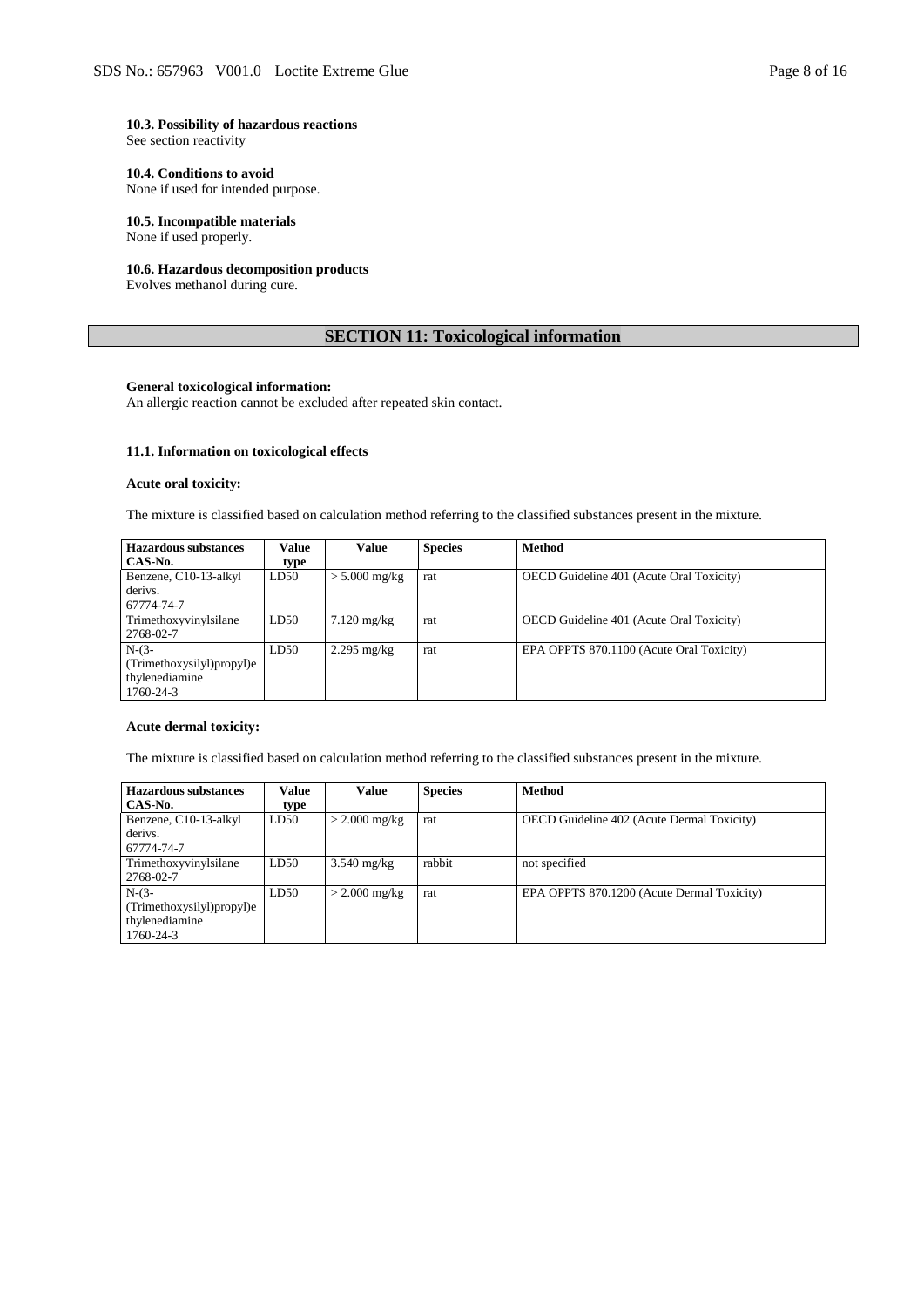# **Acute inhalative toxicity:**

The mixture is classified based on calculation method referring to the classified substances present in the mixture.

| <b>Hazardous substances</b> | Value    | <b>Value</b>          | <b>Test atmosphere</b> | <b>Exposure</b> | <b>Species</b> | <b>Method</b>                |
|-----------------------------|----------|-----------------------|------------------------|-----------------|----------------|------------------------------|
| CAS-No.                     | type     |                       |                        | time            |                |                              |
| Benzene, C10-13-alkyl       | Acute    | $5.1 \text{ mg}/l$    | dust/mist              |                 |                | Expert judgement             |
| derivs.                     | toxicity |                       |                        |                 |                |                              |
| 67774-74-7                  | estimate |                       |                        |                 |                |                              |
|                             | (ATE)    |                       |                        |                 |                |                              |
| Benzene, C10-13-alkyl       | LC50     | $> 1,82 \text{ mg/l}$ | dust/mist              |                 | rat            |                              |
| derivs.                     |          |                       |                        |                 |                |                              |
| 67774-74-7                  |          |                       |                        |                 |                |                              |
| Trimethoxyvinylsilane       | LC50     | $16.8 \text{ mg}/1$   | vapour                 | 4 h             | rat            | OECD Guideline 403 (Acute    |
| 2768-02-7                   |          |                       |                        |                 |                | <b>Inhalation Toxicity</b> ) |
| $N-(3-$                     | LC50     | $1.49 - 2.44$ mg/l    | dust/mist              | 4 h             | rat            | EPA OPPTS 870.1300 (Acute    |
| (Trimethoxysilyl)propyl)e   |          |                       |                        |                 |                | inhalation toxicity)         |
| thylenediamine              |          |                       |                        |                 |                |                              |
| 1760-24-3                   |          |                       |                        |                 |                |                              |

#### **Skin corrosion/irritation:**

The mixture is classified based on calculation method referring to the classified substances present in the mixture.

| <b>Hazardous substances</b><br>CAS-No.         | Result                 | <b>Exposure</b><br>time | <b>Species</b> | <b>Method</b>    |
|------------------------------------------------|------------------------|-------------------------|----------------|------------------|
| Benzene, C10-13-alkyl<br>derivs.<br>67774-74-7 | slightly<br>irritating | 4 h                     | rabbit         | not specified    |
| Trimethoxyvinylsilane<br>2768-02-7             | not irritating         |                         | rabbit         | other guideline: |

# **Serious eye damage/irritation:**

The mixture is classified based on calculation method referring to the classified substances present in the mixture.

| <b>Hazardous substances</b> | <b>Result</b>  | <b>Exposure</b> | <b>Species</b> | <b>Method</b>                                         |
|-----------------------------|----------------|-----------------|----------------|-------------------------------------------------------|
| CAS-No.                     |                | time            |                |                                                       |
| Benzene, C10-13-alkyl       | not irritating |                 | rabbit         | not specified                                         |
| derivs.                     |                |                 |                |                                                       |
| 67774-74-7                  |                |                 |                |                                                       |
| Trimethoxyvinylsilane       | not irritating |                 | rabbit         | OECD Guideline 405 (Acute Eye Irritation / Corrosion) |
| 2768-02-7                   |                |                 |                |                                                       |
| $N-(3-$                     | highly         |                 | rabbit         | OECD Guideline 405 (Acute Eye Irritation / Corrosion) |
| (Trimethoxysilyl)propyl)e   | irritating     |                 |                |                                                       |
| thylenediamine              |                |                 |                |                                                       |
| 1760-24-3                   |                |                 |                |                                                       |

#### **Respiratory or skin sensitization:**

The mixture is classified based on threshold limits referring to the classified substances present in the mixture.

| <b>Hazardous substances</b> | <b>Result</b>   | <b>Test type</b>        | <b>Species</b> | <b>Method</b>                           |
|-----------------------------|-----------------|-------------------------|----------------|-----------------------------------------|
| CAS-No.                     |                 |                         |                |                                         |
| Benzene, C10-13-alkyl       | not sensitising | Guinea pig maximisation | guinea pig     | OECD Guideline 406 (Skin Sensitisation) |
| derivs.                     |                 | test                    |                |                                         |
| 67774-74-7                  |                 |                         |                |                                         |
| Trimethoxyvinylsilane       | not sensitising | Guinea pig maximisation | guinea pig     | OECD Guideline 406 (Skin Sensitisation) |
| 2768-02-7                   |                 | test                    |                |                                         |
| $N-(3-$                     | sensitising     | Mouse local lymphnode   | guinea pig     | OECD Guideline 429 (Skin Sensitisation: |
| (Trimethoxysilyl)propyl)e   |                 | assay (LLNA)            |                | Local Lymph Node Assay)                 |
| thylenediamine              |                 |                         |                |                                         |
| 1760-24-3                   |                 |                         |                |                                         |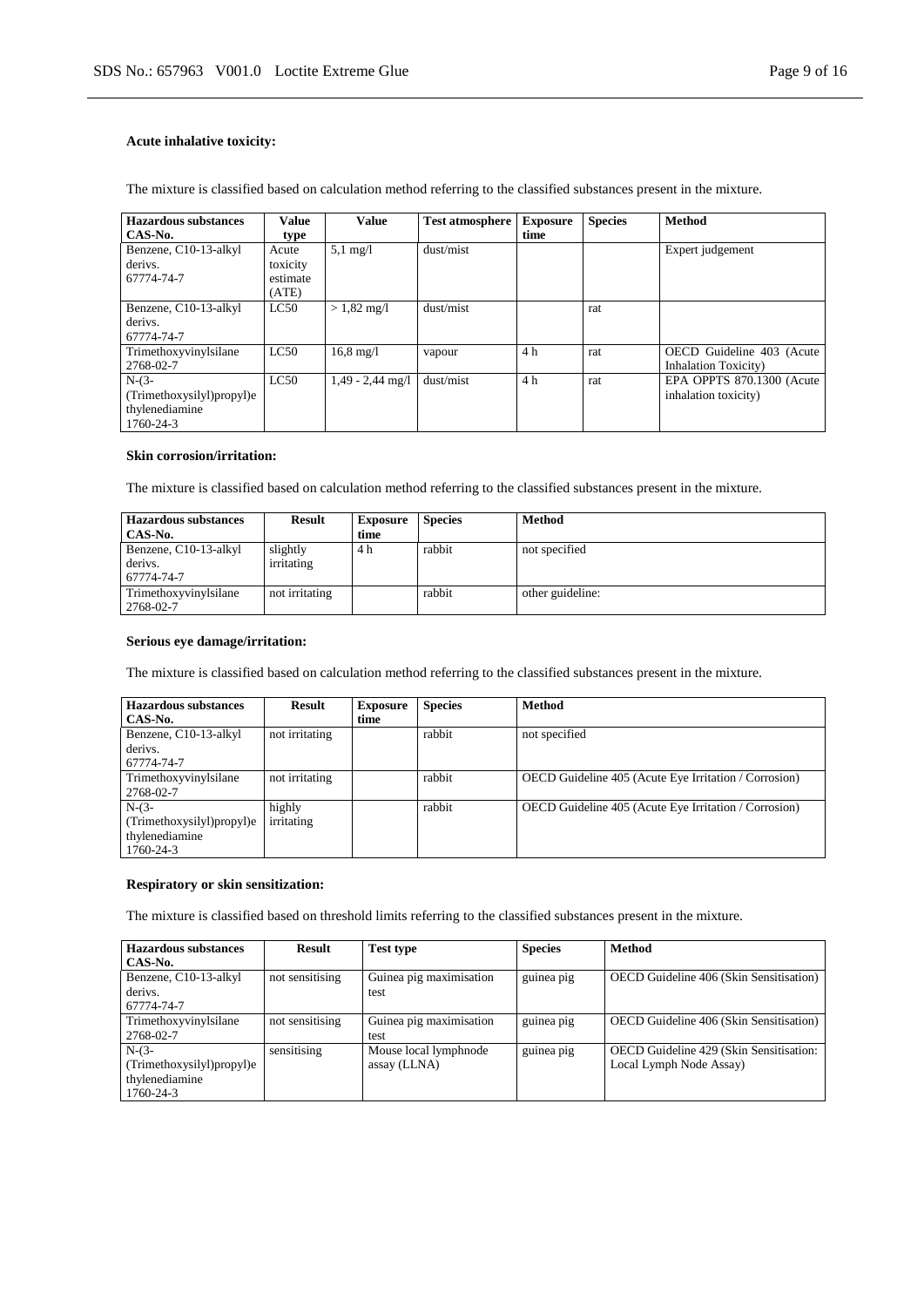# **Germ cell mutagenicity:**

The mixture is classified based on threshold limits referring to the classified substances present in the mixture.

| <b>Hazardous substances</b><br>CAS-No.         | Result   | Type of study /<br>Route of<br>administration           | <b>Metabolic</b><br>activation /<br><b>Exposure time</b> | <b>Species</b> | <b>Method</b>                                                                    |
|------------------------------------------------|----------|---------------------------------------------------------|----------------------------------------------------------|----------------|----------------------------------------------------------------------------------|
| Benzene, C10-13-alkyl<br>derivs.<br>67774-74-7 | negative | bacterial reverse<br>mutation assay (e.g.<br>Ames test) | with and without                                         |                | EU Method B.13/14<br>(Mutagenicity)                                              |
| Benzene, C10-13-alkyl<br>derivs.<br>67774-74-7 | negative | mammalian cell<br>gene mutation assay                   | with and without                                         |                | OECD Guideline 476 (In vitro<br>Mammalian Cell Gene<br><b>Mutation Test</b> )    |
| Trimethoxyvinylsilane<br>2768-02-7             | negative | bacterial reverse<br>mutation assay (e.g.<br>Ames test) | with and without                                         |                | <b>OECD</b> Guideline 471<br>(Bacterial Reverse Mutation)<br>Assay)              |
| Trimethoxyvinylsilane<br>2768-02-7             | positive | in vitro mammalian<br>chromosome<br>aberration test     | with and without                                         |                | OECD Guideline 473 (In vitro<br>Mammalian Chromosome<br><b>Aberration Test</b> ) |
| Trimethoxyvinylsilane<br>2768-02-7             | negative | mammalian cell<br>gene mutation assay                   | with and without                                         |                | OECD Guideline 476 (In vitro<br>Mammalian Cell Gene<br><b>Mutation Test</b> )    |

# **Carcinogenicity**

No data available.

# **Reproductive toxicity:**

The mixture is classified based on threshold limits referring to the classified substances present in the mixture.

| Hazardous substances<br>CAS-No.                | <b>Result / Value</b>                                                        | <b>Test type</b>            | Route of<br>application | <b>Species</b> | <b>Method</b>                                                                                                                          |
|------------------------------------------------|------------------------------------------------------------------------------|-----------------------------|-------------------------|----------------|----------------------------------------------------------------------------------------------------------------------------------------|
| Benzene, C10-13-alkyl<br>derivs.<br>67774-74-7 | NOAEL $P \ge 50$ mg/kg<br>NOAEL $F1 \ge 50$ mg/kg<br>NOAEL $F2 \ge 50$ mg/kg | Two<br>generation<br>study  | oral: gavage            | rat            | OECD Guideline 416 (Two-<br>Generation Reproduction<br><b>Toxicity Study</b> )                                                         |
| Trimethoxyvinylsilane<br>2768-02-7             | NOAEL P 250 mg/kg                                                            | one-<br>generation<br>study | oral: gavage            | rat            | <b>OECD Combined Repeated</b><br>Dose and Reproductive /<br>Developmental Toxicity<br>Screening Test (Precursor<br>Protocol of GL 422) |
| Trimethoxyvinylsilane<br>2768-02-7             | NOAEL $P$ 1.000 mg/kg                                                        | one-<br>generation<br>study | oral: gavage            | rat            | <b>OECD Combined Repeated</b><br>Dose and Reproductive /<br>Developmental Toxicity<br>Screening Test (Precursor<br>Protocol of GL 422) |
| Trimethoxyvinylsilane<br>2768-02-7             | NOAEL $F1 1.000$ mg/kg                                                       | one-<br>generation<br>study | oral: gavage            | rat            | <b>OECD Combined Repeated</b><br>Dose and Reproductive /<br>Developmental Toxicity<br>Screening Test (Precursor<br>Protocol of GL 422) |

# **STOT-single exposure:**

No data available.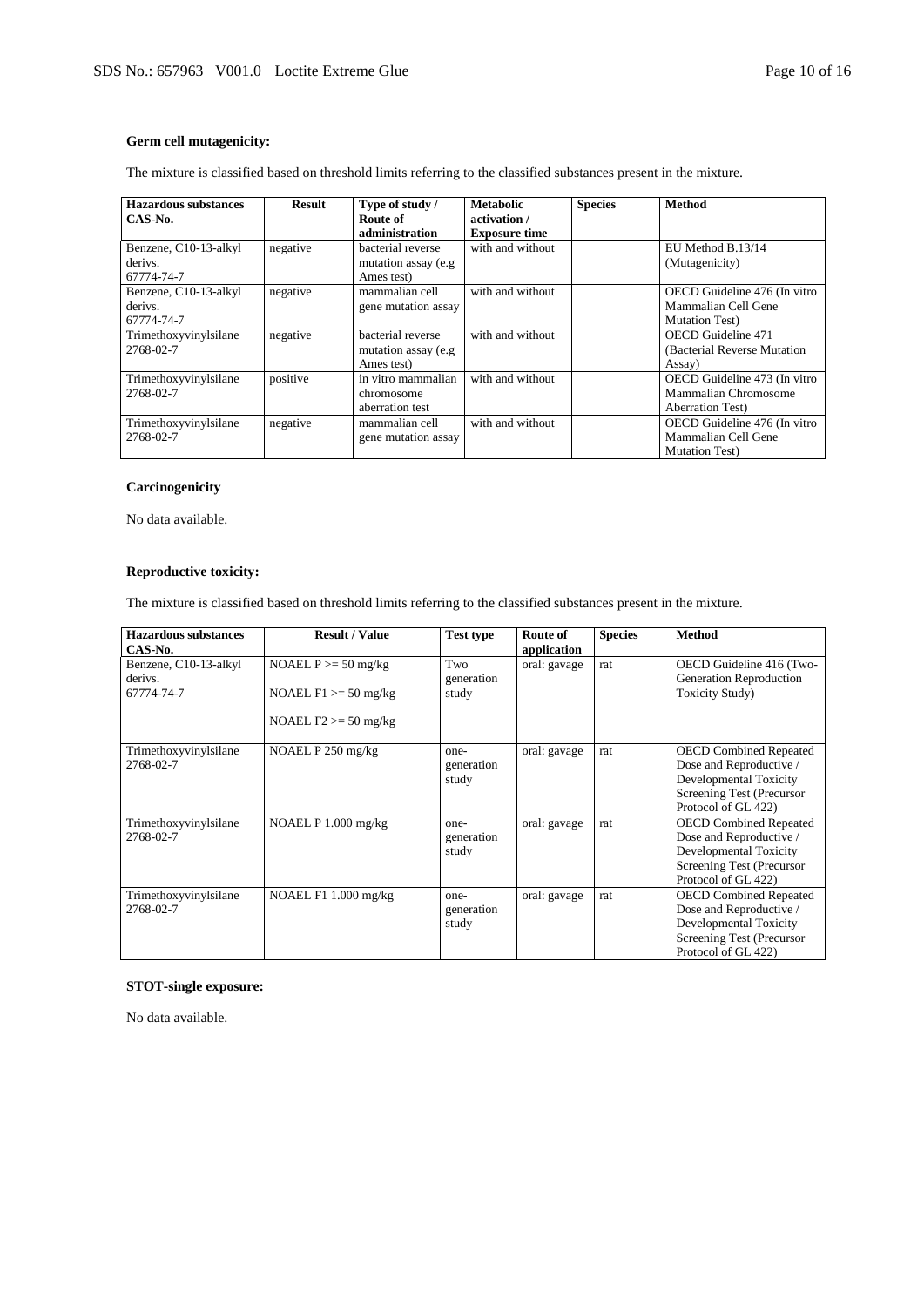# **STOT-repeated exposure::**

The mixture is classified based on threshold limits referring to the classified substances present in the mixture.

| <b>Hazardous substances</b> | <b>Result / Value</b>    | Route of     | <b>Exposure time /</b> | <b>Species</b> | <b>Method</b>            |
|-----------------------------|--------------------------|--------------|------------------------|----------------|--------------------------|
| CAS-No.                     |                          | application  | <b>Frequency of</b>    |                |                          |
|                             |                          |              | treatment              |                |                          |
| Benzene, C10-13-alkyl       | NOAEL $50 \text{ mg/kg}$ | oral: gavage | 127 d                  | rat            | other guideline:         |
| derivs.                     |                          |              | daily                  |                |                          |
| 67774-74-7                  |                          |              |                        |                |                          |
| Trimethoxyvinylsilane       | $NOAEL < 62.5$ mg/kg     | oral: gavage | daily                  | rat            | OECD Guideline 422       |
| 2768-02-7                   |                          |              |                        |                | (Combined Repeated)      |
|                             |                          |              |                        |                | Dose Toxicity Study with |
|                             |                          |              |                        |                | the Reproduction /       |
|                             |                          |              |                        |                | Developmental Toxicity   |
|                             |                          |              |                        |                | Screening Test)          |

# **Aspiration hazard:**

The mixture is classified based on Viscosity data.

| <b>Hazardous substances</b> | <b>Viscosity (kinematic)</b> | <b>Temperature</b> | Method        | <b>Remarks</b> |
|-----------------------------|------------------------------|--------------------|---------------|----------------|
| CAS-No.                     | Value                        |                    |               |                |
| Benzene, C10-13-alkyl       | $4.23$ mm $2/s$              | 40 °C              | not specified |                |
| derivs.                     |                              |                    |               |                |
| 67774-74-7                  |                              |                    |               |                |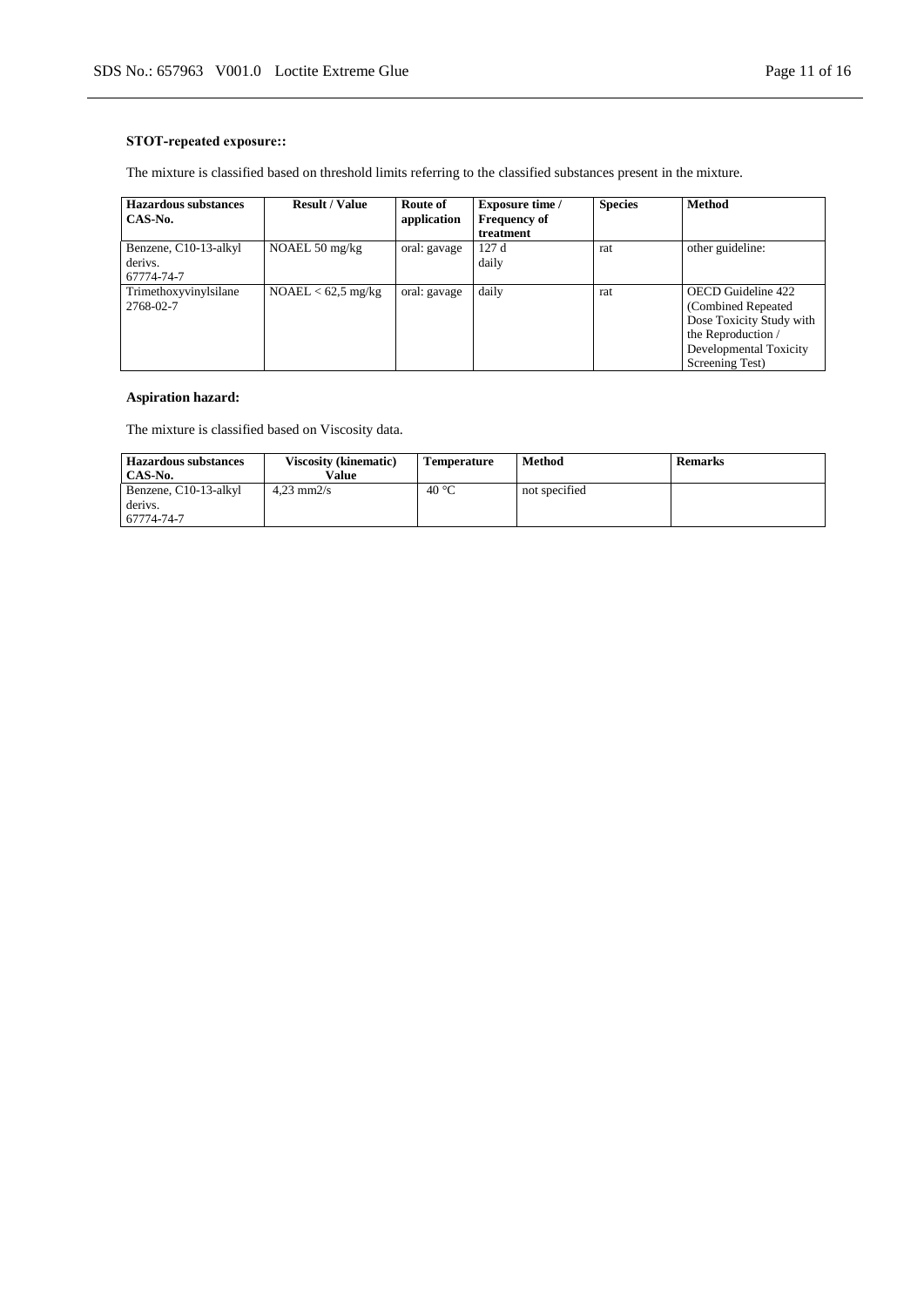# **SECTION 12: Ecological information**

### **General ecological information:**

Do not empty into drains, soil or bodies of water.

#### **12.1. Toxicity**

# **Toxicity (Fish):**

The mixture is classified based on calculation method referring to the classified substances present in the mixture.

| <b>Hazardous substances</b>        | Value | Value              | <b>Exposure time Species</b> |                              | <b>Method</b>                   |
|------------------------------------|-------|--------------------|------------------------------|------------------------------|---------------------------------|
| CAS-No.                            | type  |                    |                              |                              |                                 |
| Benzene, C10-13-alkyl derivs.      | LC50  |                    | 96 h                         | Lepomis macrochirus          | OECD Guideline 203 (Fish,       |
| 67774-74-7                         |       |                    |                              |                              | <b>Acute Toxicity Test)</b>     |
| Benzene, C10-13-alkyl derivs. NOEC |       |                    | 14 d                         | Brachydanio rerio (new name: | OECD Guideline 204 (Fish,       |
| 67774-74-7                         |       |                    |                              | Danio rerio)                 | <b>Prolonged Toxicity Test:</b> |
|                                    |       |                    |                              |                              | 14-day Study)                   |
| Trimethoxyvinylsilane              | LC50  | $191 \text{ mg}/1$ | 96 h                         | Oncorhynchus mykiss          | OECD Guideline 203 (Fish,       |
| 2768-02-7                          |       |                    |                              |                              | <b>Acute Toxicity Test)</b>     |
| $N-(3-$                            | LC50  | $168 \text{ mg}/l$ | 96 h                         | Pimephales promelas          | OECD Guideline 203 (Fish,       |
| (Trimethoxysilyl)propyl)ethyl      |       |                    |                              |                              | <b>Acute Toxicity Test)</b>     |
| enediamine                         |       |                    |                              |                              |                                 |
| 1760-24-3                          |       |                    |                              |                              |                                 |

# **Toxicity (Daphnia):**

The mixture is classified based on calculation method referring to the classified substances present in the mixture.

| <b>Hazardous</b> substances   | Value       | Value                | <b>Exposure time Species</b> |                            | <b>Method</b>             |
|-------------------------------|-------------|----------------------|------------------------------|----------------------------|---------------------------|
| CAS-No.                       | type        |                      |                              |                            |                           |
| Benzene, C10-13-alkyl derivs. | EC50        |                      | 48 h                         | Daphnia magna              | EU Method C.2 (Acute      |
| 67774-74-7                    |             |                      |                              |                            | Toxicity for Daphnia)     |
| Trimethoxyvinylsilane         | <b>EC50</b> | $168.7 \text{ mg}/1$ | 48 h                         | Daphnia magna              | EU Method C.2 (Acute      |
| 2768-02-7                     |             |                      |                              |                            | Toxicity for Daphnia)     |
| $N-(3-$                       | EC 50       | $87.4 \text{ mg}/1$  | 48 h                         | Water flea (Daphnia magna) |                           |
| (Trimethoxysilyl)propyl)ethyl |             |                      |                              |                            |                           |
| enediamine                    |             |                      |                              |                            |                           |
| 1760-24-3                     |             |                      |                              |                            |                           |
| $N-(3-$                       | <b>EC50</b> | 87,4 mg/l            | 48 h                         | Daphnia magna              | <b>OECD Guideline 202</b> |
| (Trimethoxysilyl)propyl)ethyl |             |                      |                              |                            | (Daphnia sp. Acute        |
| enediamine                    |             |                      |                              |                            | Immobilisation Test)      |
| 1760-24-3                     |             |                      |                              |                            |                           |

# **Chronic toxicity to aquatic invertebrates**

The mixture is classified based on calculation method referring to the classified substances present in the mixture.

| <b>Hazardous substances</b>         | <b>Value</b> | Value               | <b>Exposure time Species</b> |               | <b>Method</b>             |
|-------------------------------------|--------------|---------------------|------------------------------|---------------|---------------------------|
| CAS-No.                             | type         |                     |                              |               |                           |
| Benzene, C10-13-alkyl derivs. NOELR |              |                     | 21 d                         | Daphnia magna | OECD 211 (Daphnia)        |
| 67774-74-7                          |              |                     |                              |               | magna, Reproduction Test) |
| Trimethoxyvinylsilane               | <b>NOEC</b>  | $28.1 \text{ mg}/1$ | 21 d                         | Daphnia magna | OECD 211 (Daphnia         |
| 2768-02-7                           |              |                     |                              |               | magna, Reproduction Test) |
| $N-(3-$                             | NOEC         | $1 \text{ mg}/1$    | 21 d                         | Daphnia magna | OECD 211 (Daphnia)        |
| (Trimethoxysilyl)propyl)ethyl       |              |                     |                              |               | magna, Reproduction Test) |
| enediamine                          |              |                     |                              |               |                           |
| 1760-24-3                           |              |                     |                              |               |                           |

**Toxicity (Algae):**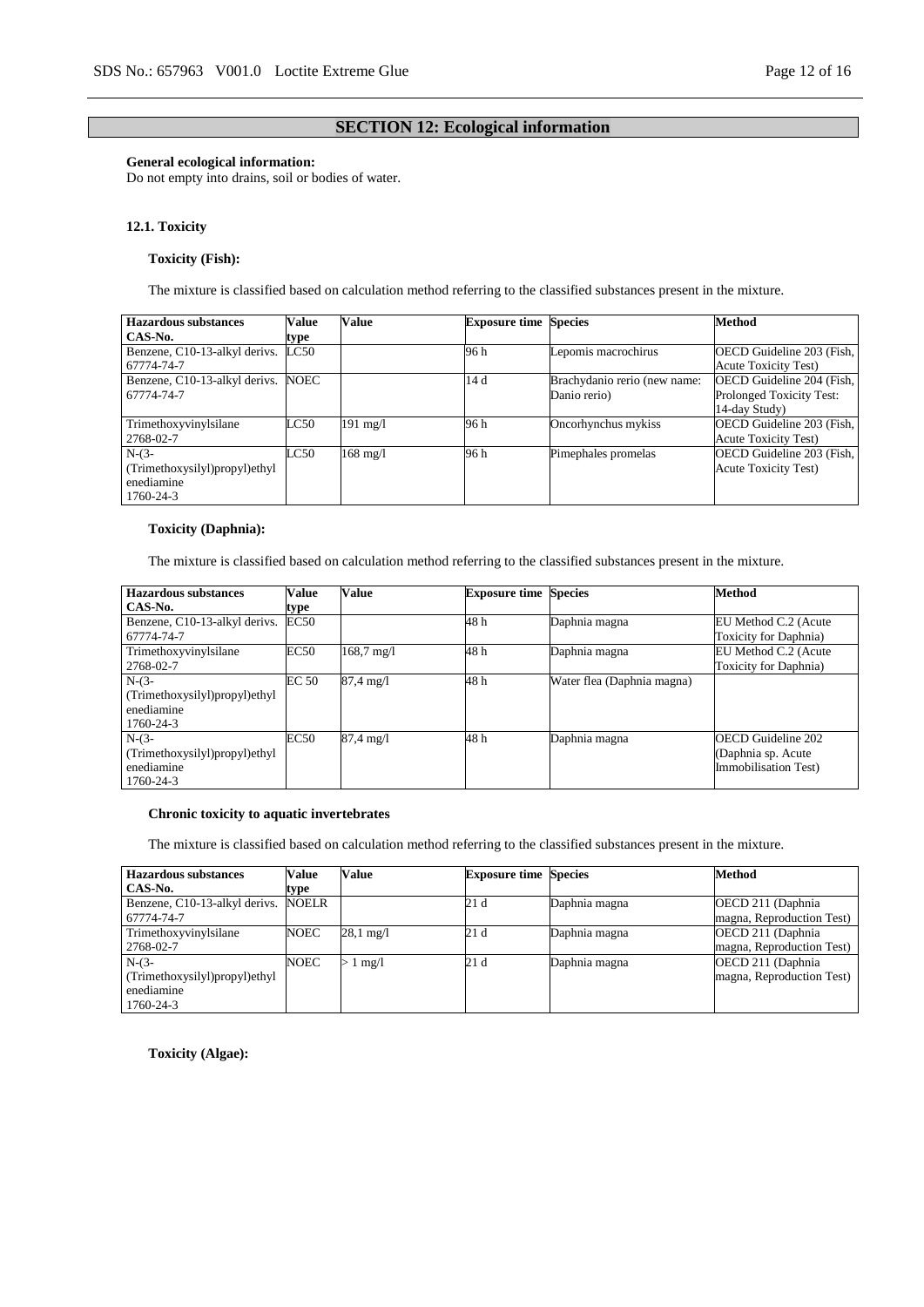The mixture is classified based on calculation method referring to the classified substances present in the mixture.

| <b>Hazardous substances</b>                                         | Value       | Value              | <b>Exposure time</b> | <b>Species</b>                                                    | Method                                               |
|---------------------------------------------------------------------|-------------|--------------------|----------------------|-------------------------------------------------------------------|------------------------------------------------------|
| CAS-No.                                                             | type        |                    |                      |                                                                   |                                                      |
| Benzene, C10-13-alkyl derivs.<br>67774-74-7                         | EC50        |                    | 72 h                 | Scenedesmus subspicatus (new<br>name: Desmodesmus<br>subspicatus) | OECD Guideline 201 (Alga,<br>Growth Inhibition Test) |
| Benzene, C10-13-alkyl derivs.<br>67774-74-7                         | <b>NOEC</b> |                    | 72 h                 | Scenedesmus subspicatus (new<br>name: Desmodesmus<br>subspicatus) | OECD Guideline 201 (Alga,<br>Growth Inhibition Test) |
| Trimethoxyvinylsilane<br>2768-02-7                                  | <b>EC50</b> | $> 957$ mg/l       | 72 h                 | Desmodesmus subspicatus                                           | EU Method C.3 (Algal)<br>Inhibition test)            |
| Trimethoxyvinylsilane<br>2768-02-7                                  | <b>NOEC</b> | 957 mg/l           | 72 h                 | Desmodesmus subspicatus                                           | EU Method C.3 (Algal<br>Inhibition test)             |
| $N-(3-$<br>(Trimethoxysilyl)propyl)ethyl<br>enediamine<br>1760-24-3 | <b>EC50</b> | $8.8 \text{ mg}/1$ | 96 h                 | Pseudokirchneriella subcapitata                                   | OECD Guideline 201 (Alga,<br>Growth Inhibition Test) |
| $N-(3-$<br>(Trimethoxysilyl)propyl)ethyl<br>enediamine<br>1760-24-3 | NOEC        | $3.1 \text{ mg}/1$ | 96 h                 | Pseudokirchneriella subcapitata                                   | OECD Guideline 201 (Alga,<br>Growth Inhibition Test) |

# **Toxicity to microorganisms**

The mixture is classified based on calculation method referring to the classified substances present in the mixture.

| <b>Hazardous substances</b>   | Value           | Value                | <b>Exposure time Species</b> |                                                  | <b>Method</b>                       |
|-------------------------------|-----------------|----------------------|------------------------------|--------------------------------------------------|-------------------------------------|
| CAS-No.                       | type            |                      |                              |                                                  |                                     |
| Benzene, C10-13-alkyl derivs. | EC <sub>0</sub> |                      | $30 \text{ min}$             | Pseudomonas putida                               | DIN 38412, part 27                  |
| 67774-74-7                    |                 |                      |                              |                                                  | (Bacterial oxygen                   |
|                               |                 |                      |                              |                                                  | consumption test)                   |
| Trimethoxyvinylsilane         | EC50            | $> 100 \text{ mg/l}$ | 3 h                          | activated sludge of a                            | <b>OECD</b> Guideline 209           |
| 2768-02-7                     |                 |                      |                              | predominantly domestic sewage (Activated Sludge, |                                     |
|                               |                 |                      |                              |                                                  | Respiration Inhibition Test)        |
| $N-(3-$                       | EC 50           | 435 mg/l             | 3 h                          |                                                  | <b>OECD</b> Guideline 209           |
| (Trimethoxysilyl)propyl)ethyl |                 |                      |                              |                                                  | (Activated Sludge,                  |
| enediamine                    |                 |                      |                              |                                                  | <b>Respiration Inhibition Test)</b> |
| 1760-24-3                     |                 |                      |                              |                                                  |                                     |

# **12.2. Persistence and degradability**

| <b>Hazardous substances</b>                                         | <b>Result</b>              | <b>Test type</b> | <b>Degradability</b> | <b>Exposure</b> | <b>Method</b>                                                                            |
|---------------------------------------------------------------------|----------------------------|------------------|----------------------|-----------------|------------------------------------------------------------------------------------------|
| CAS-No.                                                             |                            |                  |                      | time            |                                                                                          |
| Benzene, C10-13-alkyl derivs.<br>67774-74-7                         | readily biodegradable      | aerobic          | 60%                  | 28 d            | OECD Guideline 301 B (Ready<br>Biodegradability: CO2 Evolution                           |
|                                                                     |                            |                  |                      |                 | Test)                                                                                    |
| Trimethoxyvinylsilane<br>2768-02-7                                  | not readily biodegradable. | aerobic          | 51 %                 | 28d             | OECD Guideline 301 F (Ready<br>Biodegradability: Manometric<br><b>Respirometry Test)</b> |
| $N-(3-$<br>(Trimethoxysilyl)propyl)ethyl<br>enediamine<br>1760-24-3 |                            | aerobic          | 50 %                 |                 | OECD Guideline 301 A (new<br>version) (Ready Biodegradability:<br>DOC Die Away Test)     |

# **12.3. Bioaccumulative potential**

| Hazardous substances<br>CAS-No. | <b>Bioconcentratio</b><br>n factor (BCF) | <b>Exposure time</b> | <b>Temperature</b>              | <b>Species</b> | Method           |
|---------------------------------|------------------------------------------|----------------------|---------------------------------|----------------|------------------|
| Benzene, C10-13-alkyl derivs.   |                                          | 48 h                 | 220<br>$\overline{\phantom{a}}$ | Lepomis        | other guideline: |
| 67774-74-7                      |                                          |                      |                                 | macrochirus    |                  |

# **12.4. Mobility in soil**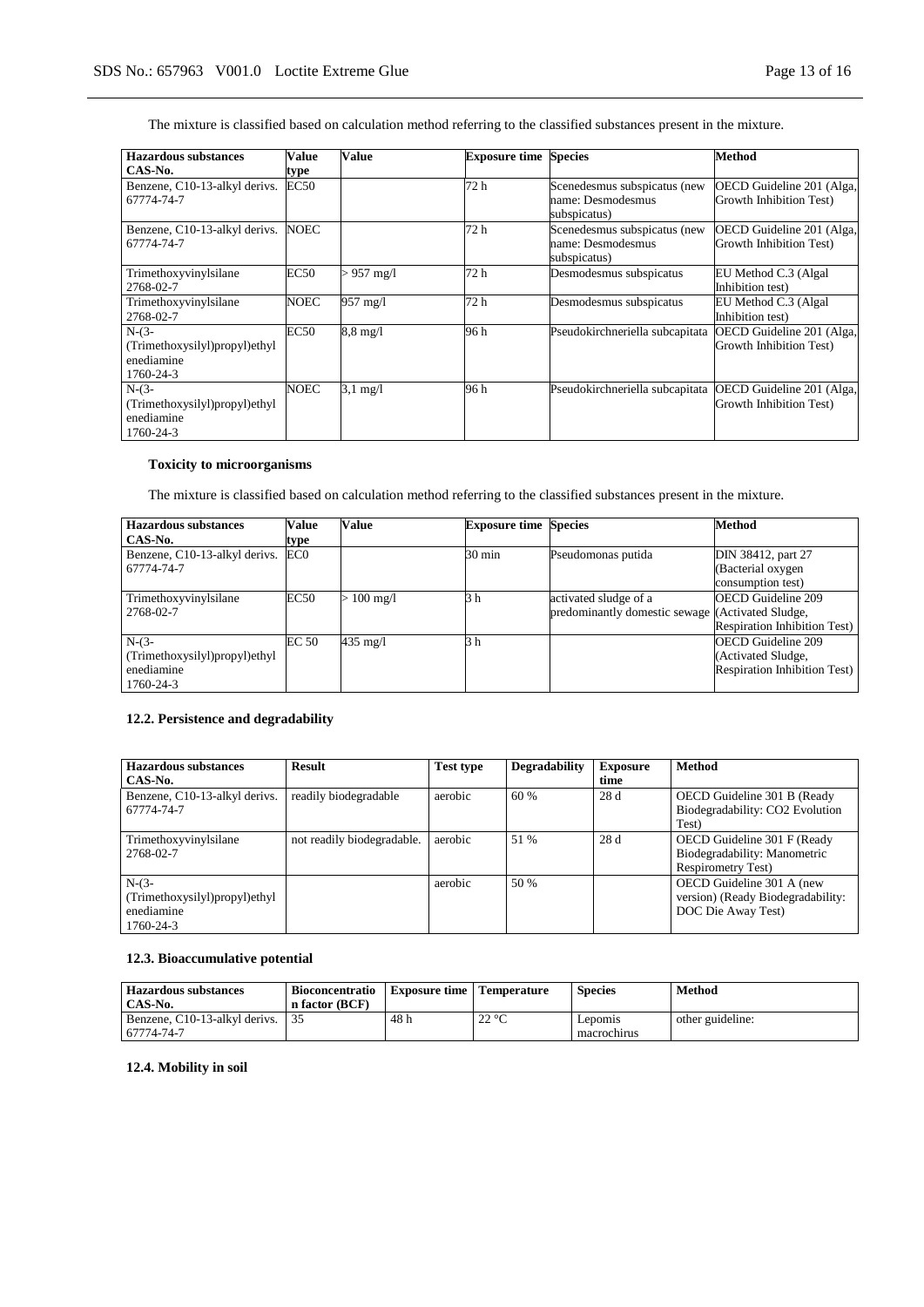| <b>Hazardous substances</b>       | <b>LogPow</b> | Temperature   | <b>Method</b>                                                       |
|-----------------------------------|---------------|---------------|---------------------------------------------------------------------|
| CAS-No.                           |               |               |                                                                     |
| Benzene, C10-13-alkyl derivs. 6,4 |               | $25^{\circ}C$ | OECD Guideline 117 (Partition Coefficient (n-octanol / water), HPLC |
| 67774-74-7                        |               |               | Method)                                                             |
| $N-(3-$                           | $-1.67$       |               | not specified                                                       |
| (Trimethoxysilyl)propyl)ethyl     |               |               |                                                                     |
| enediamine                        |               |               |                                                                     |
| 1760-24-3                         |               |               |                                                                     |

### **12.5. Results of PBT and vPvB assessment**

| <b>Hazardous substances</b>                     | PBT / vPvB                                                                               |
|-------------------------------------------------|------------------------------------------------------------------------------------------|
| CAS-No.                                         |                                                                                          |
| Benzene, C10-13-alkyl derivs.                   | Not fulfilling Persistent, Bioaccumulative and Toxic (PBT), very Persistent and very     |
| 67774-74-7                                      | Bioaccumulative (vPvB) criteria.                                                         |
| Trimethoxyvinylsilane                           | According to Annex XIII of regulation (EC) 1907/2006 a PBT and vPvB assessment shall not |
| 2768-02-7                                       | be conducted for inorganic substances.                                                   |
| $N-(3-(Trimethoxysilyl)propvl)$ ethylenediamine | Not fulfilling Persistent, Bioaccumulative and Toxic (PBT), very Persistent and very     |
| 1760-24-3                                       | Bioaccumulative (vPvB) criteria.                                                         |

# **12.6. Other adverse effects**

No data available.

# **SECTION 13: Disposal considerations**

# **13.1. Waste treatment methods**

Product disposal:

Dispose of waste and residues in accordance with local authority requirements.

Disposal of uncleaned packages: Use packages for recycling only when totally empty.

Waste code 080410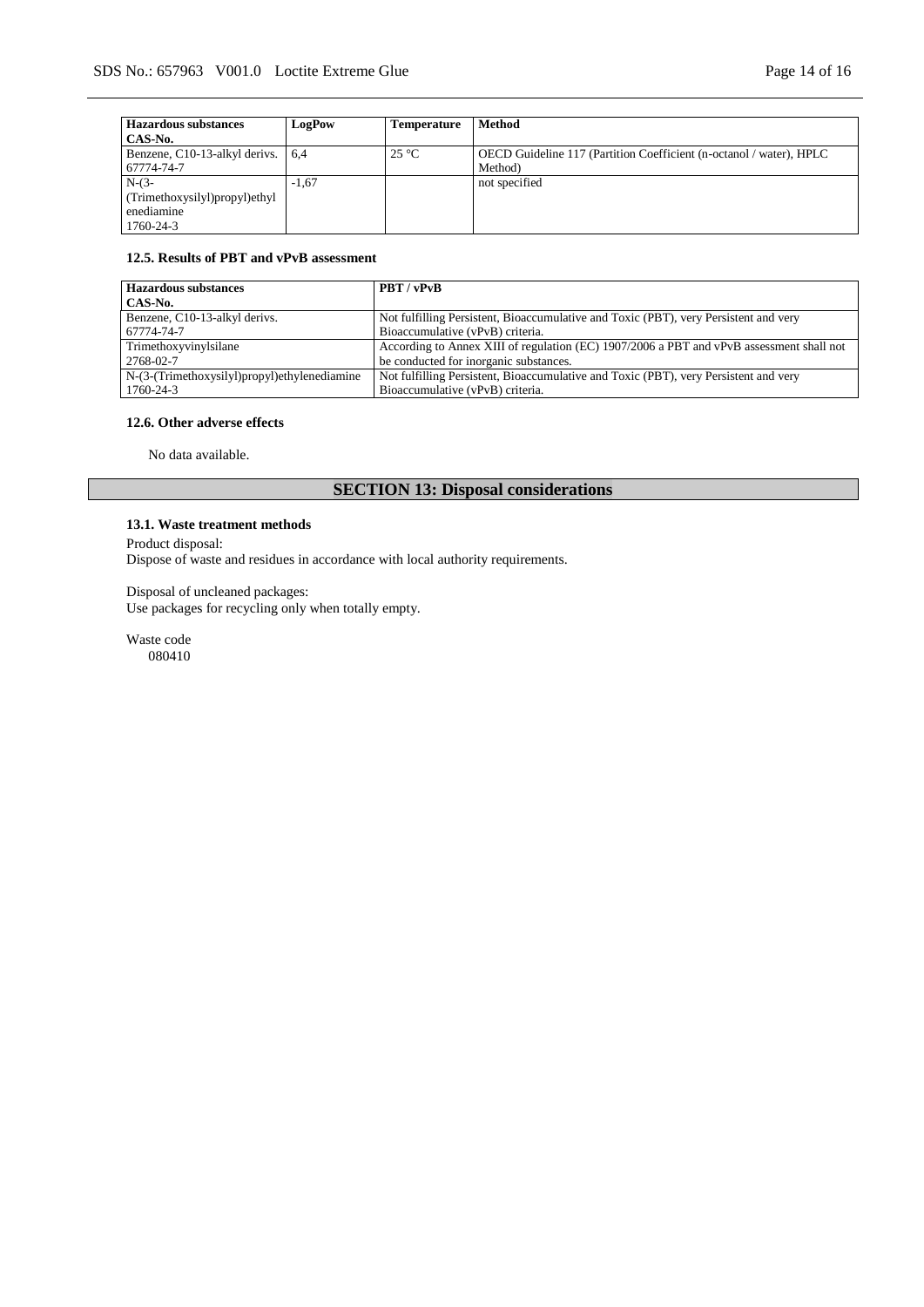# **SECTION 14: Transport information**

| 14.1. | UN number                                                          |                                  |  |  |  |
|-------|--------------------------------------------------------------------|----------------------------------|--|--|--|
|       | ADR                                                                | Not dangerous goods              |  |  |  |
|       | <b>RID</b>                                                         | Not dangerous goods              |  |  |  |
|       | ADN                                                                | Not dangerous goods              |  |  |  |
|       | IMDG                                                               | Not dangerous goods              |  |  |  |
|       | IATA                                                               | Not dangerous goods              |  |  |  |
| 14.2. | UN proper shipping name                                            |                                  |  |  |  |
|       | ADR                                                                | Not dangerous goods              |  |  |  |
|       | <b>RID</b>                                                         | Not dangerous goods              |  |  |  |
|       | ADN                                                                | Not dangerous goods              |  |  |  |
|       | IMDG                                                               | Not dangerous goods              |  |  |  |
|       | IATA                                                               | Not dangerous goods              |  |  |  |
| 14.3. | Transport hazard class(es)                                         |                                  |  |  |  |
|       | ADR                                                                | Not dangerous goods              |  |  |  |
|       | <b>RID</b>                                                         | Not dangerous goods              |  |  |  |
|       | ADN                                                                | Not dangerous goods              |  |  |  |
|       | <b>IMDG</b>                                                        | Not dangerous goods              |  |  |  |
|       | <b>IATA</b>                                                        | Not dangerous goods              |  |  |  |
| 14.4. | Packing group                                                      |                                  |  |  |  |
|       | ADR                                                                | Not dangerous goods              |  |  |  |
|       | <b>RID</b>                                                         | Not dangerous goods              |  |  |  |
|       | ADN                                                                | Not dangerous goods              |  |  |  |
|       | IMDG                                                               | Not dangerous goods              |  |  |  |
|       | <b>IATA</b>                                                        | Not dangerous goods              |  |  |  |
| 14.5. | <b>Environmental hazards</b>                                       |                                  |  |  |  |
|       |                                                                    |                                  |  |  |  |
|       | ADR                                                                | not applicable                   |  |  |  |
|       | RID                                                                | not applicable                   |  |  |  |
|       | ADN                                                                | not applicable                   |  |  |  |
|       | <b>IMDG</b><br>IATA                                                | not applicable<br>not applicable |  |  |  |
| 14.6. | Special precautions for user                                       |                                  |  |  |  |
|       | ADR                                                                | not applicable                   |  |  |  |
|       | RID.                                                               | not applicable                   |  |  |  |
|       | <b>ADN</b>                                                         | not applicable                   |  |  |  |
|       | <b>IMDG</b>                                                        | not applicable                   |  |  |  |
|       | <b>IATA</b>                                                        | not applicable                   |  |  |  |
| 14.7. | Transport in bulk according to Annex II of Marpol and the IBC Code |                                  |  |  |  |
|       | not applicable                                                     |                                  |  |  |  |
|       |                                                                    |                                  |  |  |  |

# **SECTION 15: Regulatory information**

**15.1. Safety, health and environmental regulations/legislation specific for the substance or mixture**

VOC content (VOCV 814.018 VOC regulation CH) 0,0 %

#### **15.2. Chemical safety assessment**

A chemical safety assessment has not been carried out.